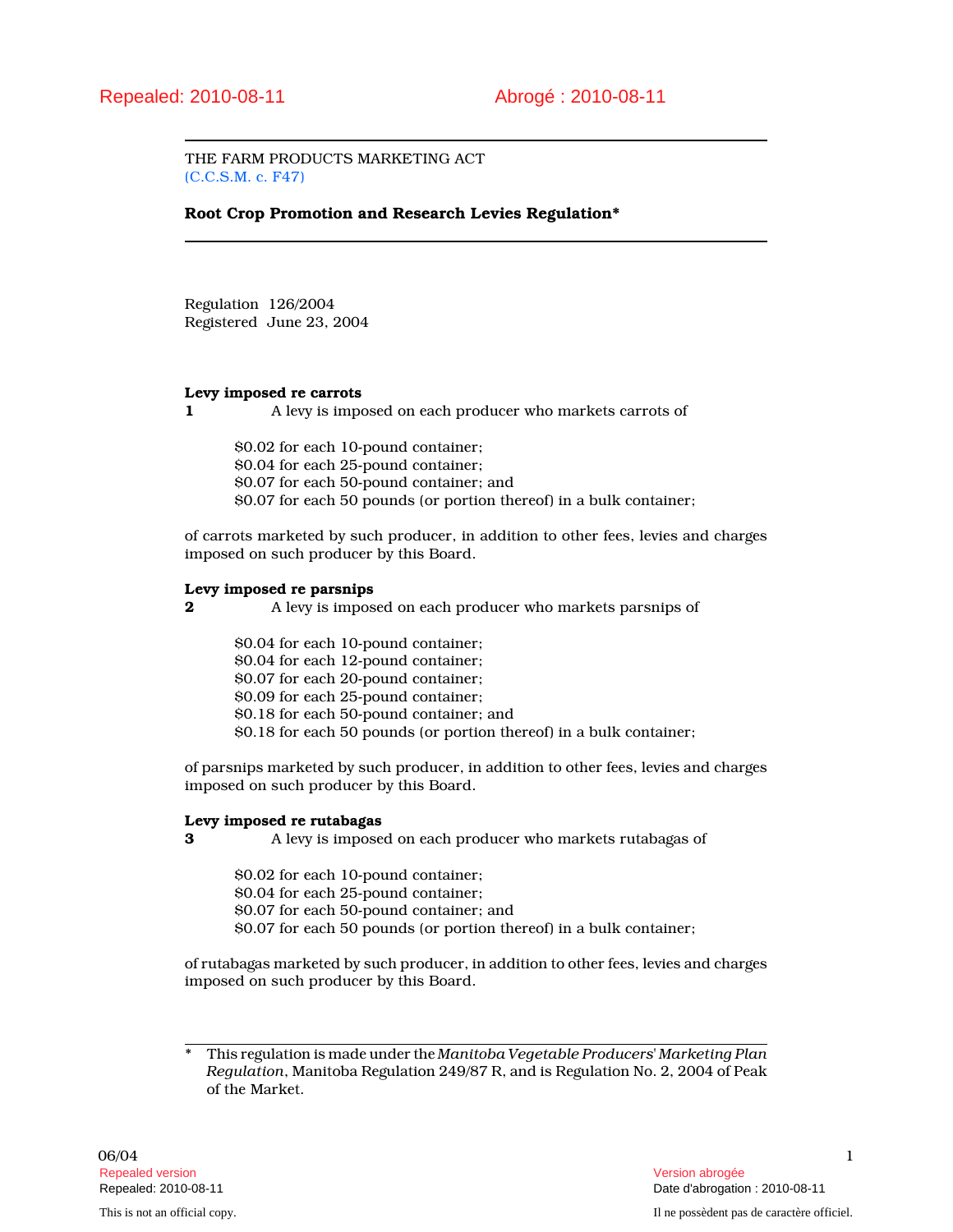## Levy imposed re cooking onions

- 4 A levy is imposed on each producer who markets cooking onions of
	- \$0.04 for each 25-pound container; \$0.07 for each 50-pound container; \$0.13 for each 100-pound container; and \$0.13 for each 100 pounds (or portion thereof) in a bulk container;

of cooking onions marketed by such producer, in addition to other fees, levies and charges imposed on such producer by this Board.

#### Levy imposed re Spanish-type onions

5 A levy is imposed on each producer who markets Spanish-type onions of

\$0.04 for each 25-pound container; \$0.07 for each 50-pound container; and \$0.07 for each 50 pounds (or portion thereof) in a bulk container;

of Spanish-type onions marketed by such producer, in addition to other fees, levies and charges imposed on such producer by this Board.

### Levy imposed re pickling onions

6 A levy is imposed on each producer who markets pickling onions of

\$0.03 for each 10-pound container; \$0.07 for each 25-pound container; and \$0.07 for each 25 pounds (or portion thereof) in a bulk container;

of pickling onions marketed by such producer, in addition to other fees, levies and charges imposed on such producer by this Board.

### Due date for levies

7 The levies imposed under this regulation shall be due and payable by the producer to this Board at the time and place of the marketing of such product by the producer, and may be deducted as a first charge against the moneys which this Board receives from the sale of any product marketed by such person to or through this Board.

### Producer's obligation to remit

8 Each producer shall pay to this Board at its office, 1200 King Edward Street, Winnipeg, Manitoba, all levies imposed on such producer under this regulation which are not deducted as a first charge against the monies which this Board receives from the sale of such potatoes marketed by such person, not later than seven days from the last day of the week in which such product was marketed.

### Exemptions

- 9 The levies imposed by this regulation are subject t o
	- (a) the exemptions provided for in the Plan; and
	- (b) the exemptions provided for in the Root Crop General Order .